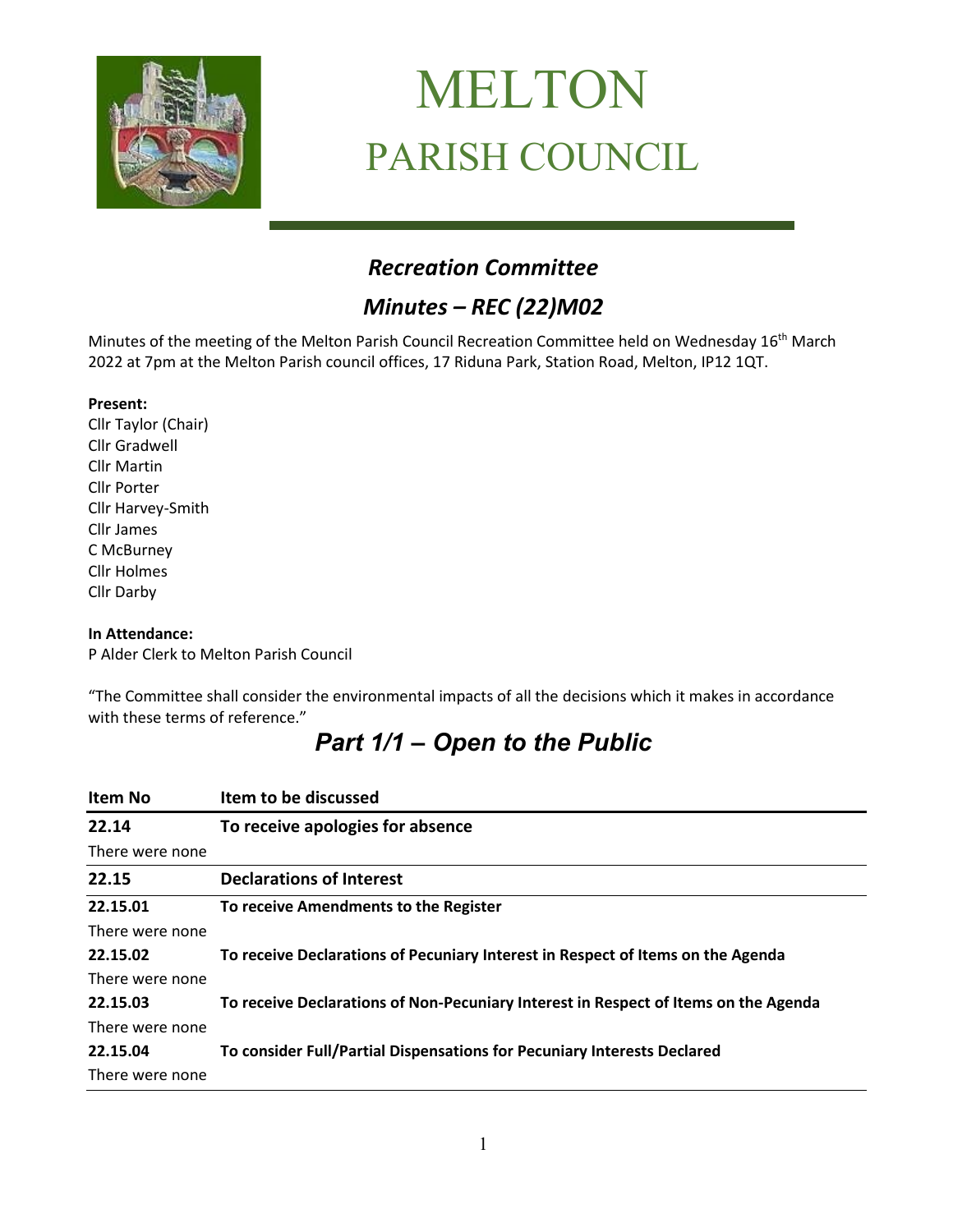## **22.16 Open Forum for Members of the Public to talk to Councillors**

No members of the public were present

#### **22.17 To approve the draft minutes of the previous meeting**

It was RESOLVED to agree the minutes of the previous meeting held on 12<sup>th</sup> January 2022 (REC(22)A01 previously distributed).

**Proposed by** Cllr Martin **Seconded by** Cllr James

#### **22.18 Melton Recreation Ground**

#### **22.18.01 Recreation Ground report**

Members discussed the Recreation Ground report (REC(22)18.01). Cllr Martin will confirm a new location for the bench that is being moved during the Pavilion construction. It was **AGREED** that the Jubilee Oak should be planted between the dead tree and the entrance to Burkes Wood, backing onto the pond to ensure a good water supply. It was also **AGREED** that the new Recreation Ground sign would be sited in the same place as the existing sign. It was decided that the MUGA project should be put on hold until after the Pavilion has been built and to bring it back to Recreation in September for discussion and prioritisation.

#### **Proposed by** Cllr Harvey-Smith **Seconded by** Cllr Martin

### **22.18.02 Flag Policy and Timetable**

After a lengthy discussion of paper (REC(22)18.02) it was **AGREED** that some flags would be flown but that the second flagpole would not be erected and no Melton flag would be purchased. A Ukrainian flag and RAF flag have been donated by Cllr Gradwell. The following flags were offered by members:

International Women's Day (C McBurney), St George's flag (Cllr Taylor), Pride Flag (Cllr Harvey-Smith), Suffolk Flag (Cllr Porter), Armed Forces Flag (Cllr Taylor). Cllr Harvey-Smith will confirm which Pride date is most appropriate (potentially Suffolk Pride). The Clerk will produce a statement explaining which flags will be flown on set days (mainly National Days) with some exceptions. Other flags may be considered by the committee as and when required. Members agreed to share responsibility for hoisting the different flags, although it was suggested that a local resident could be asked to take responsibility. The Clerk will get some additional keys cut for the flagpole.

**Proposed by** Cllr Porter **Seconded by** Cllr Taylor

## **22.18.03 WTYFC Hire Agreement**

Members discussed paper (REC(22)18.03) and unanimously **AGREED** that the Council should invoke the break clause in the hire agreement due to the new Pavilion being built and the tax implications. It is proposed that the hire agreement will include use of the public toilet and the green storage shed with no VAT applied and that any use of the Pavilion will be covered by a separate hire agreement and subject to VAT. The hire fee was also discussed, and it was noted that there had been no price rise for at least 10 years. It was **AGREED** that the Clerk will speak to Woodbridge Town Council regarding their hire charges to WTYFC and that the hire charge will be agreed by the Committee by email and ratified at the next Recreation meeting.

**Proposed by** Cllr Gradwell **Seconded by** Cllr Taylor

## **22.19 Woodland and Trees**

## **22.19.01 Tree Warden Report**

The members noted the contents of the report from the Tree Warden (REC(22)19.01) and expressed their thanks and gratitude to him and the Tree Crew. It was suggested that the full report should be included in the Melton Messenger. There was an offer of some mature potted trees from a local resident for a 'reasonable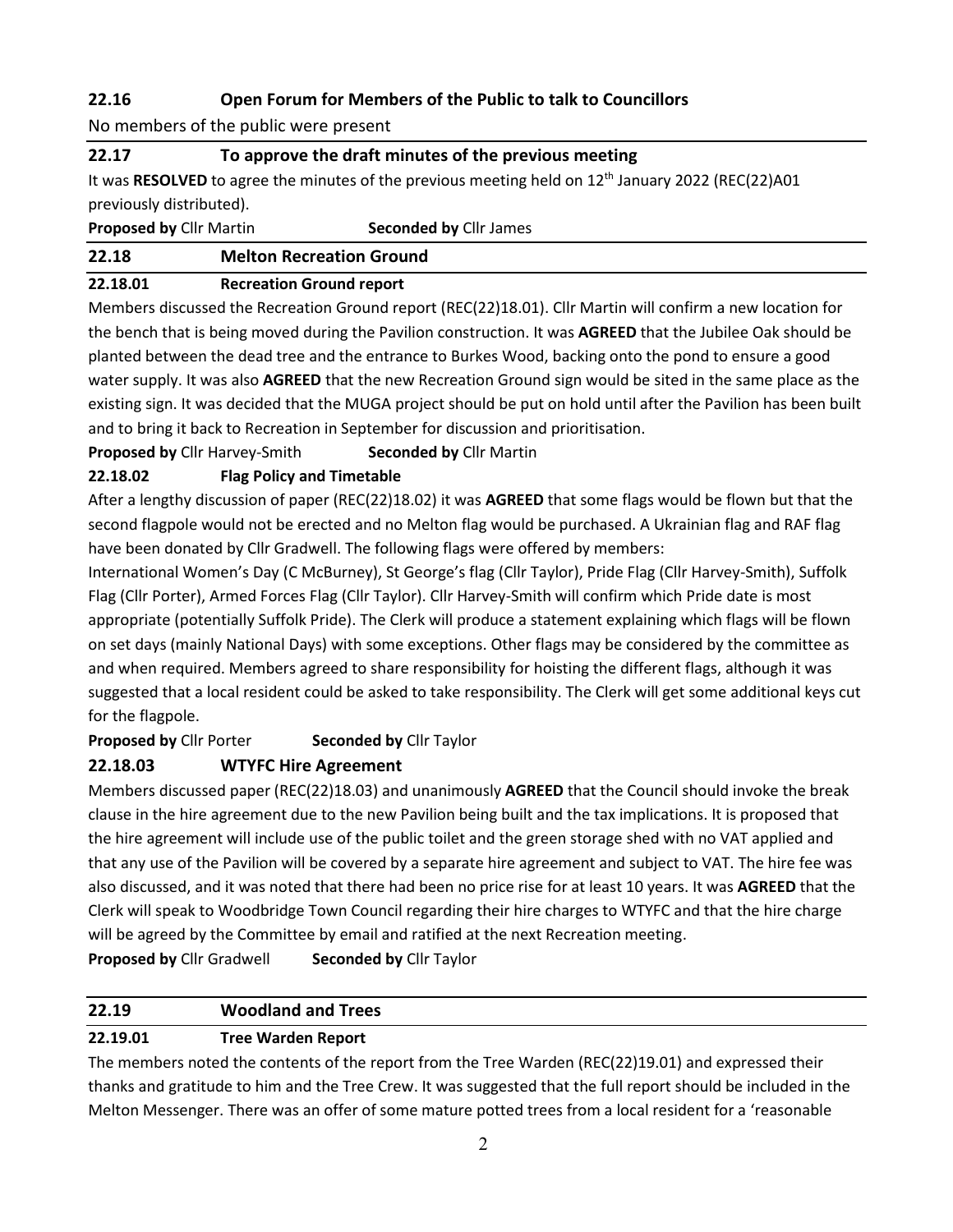return'. The Clerk will find out the cost and establish if the Tree Warden thinks these trees are useful and required.

### **22.19.02 TPO Applications**

There were none

#### **22.19.03 Tree Works**

The Clerk reported that tree works had been carried out at Hall Farm Road Sports Ground and on the cedar tree at Bury Hill. Seating had been created from the cedar tree. There was minimal damage from the recent storms; a dead tree fell at Love Lane before the storm and a willow fell across the pond which will be left to provide shading.

#### **22.20 Divested Land**

#### **22.20.01 Hall Farm Road Sports Ground**

The Clerk reported that the bench had been installed and the bin moved out of the bushes. There has been significant planting and a wildflower meadow strip will be planted this weekend by Transition Woodbridge. Further fruit trees will be planted next winter, and the play equipment installation will begin on the 25<sup>th</sup> April. It was decided that the basketball hoop post should be white for visibility reasons. The bird box event with Suffolk Wildlife Trust is taking place on the  $22^{nd}$  April at 10am. It was decided that an additional dog poo bin at the entrance from Manthorp Close was not required. The two redundant signs will be repurposed to potentially display 'land owned and maintained by MPC' signs.

#### **22.20.02 AONB Reedbed Watercourse**

The Clerk reported that the drainage ditch running along the boundary of the reedbed land owned by MPC required clearing out. A contractor has been appointed and the cost (£1890) will be split 50/50 with the other landowner. This will be carried out later this month. The Clerk will also distribute a record of birds recorded in this area in the last 20 years and place it on the website.

#### **22.21 Maintenance Officer**

The Clerk reported that the Maintenance Officer has carried out his usual tasks as well as installing the bench at Hall Farm Road Sports Ground. He will be replacing the broken steps in the Leeks Hill woods and putting up the SCC walking signs on the footpath fingerposts. Grass cutting will soon resume, and the play park actions are being carried out. The Committee conveyed their thanks to the Maintenance Officer.

#### **22.22 Queen's Jubilee**

Paper REC(22)22 was discussed and it was unanimously **AGREED** that there would just be an event in the evening to light the beacon and read the proclamation. Cllr Porter will try to source a bugler and Cllr Taylor will find the Risk Assessment from the previous beacon event. Cllrs Gradwell and James offered their services in helping to marshal the event.

#### **22.23 Footpath 22**

The Clerk reported that Cllr Nicoll offered £700 towards the cost of clearing and providing infrastructure for Footpath 22. It was agreed to put this project on hold until the next Financial Year but it was felt that SCC should bear the costs or perhaps apply for District CIL.

#### **22.24 Anti-Social Behaviour**

There was nothing to report as there had been no meetings. There have been reports of human defecation in the local area which Cllr Gradwell will report at the next meeting.